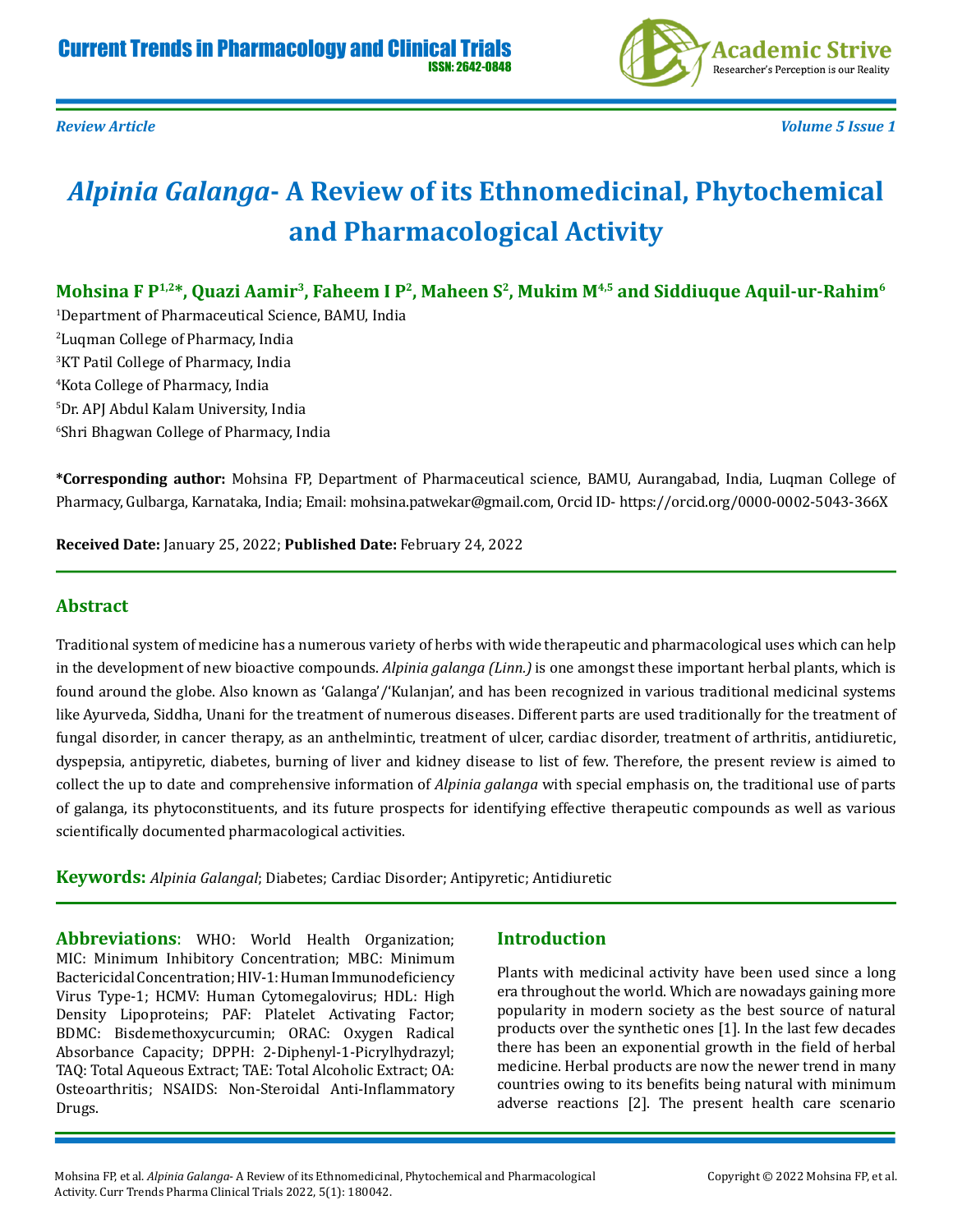is burdened with multiple issues of unsafe medicines, wide range of dreadful diseases, multiple drug resistant, autoimmune disorders and degenerative disorders, in spite of scientific advances [3,4]. Majority of India population i.e. around ¾ population, nearly 1.1 billion people still depend and trust over traditional medicinal systems [5]. The World Health Organization (WHO) suggested an approximate 80% of the world population depends in either way on traditional medicines, mostly plant products in their health care [6].

*Alpinia galanga* is also known as Greater galanga in English and 'Kulanjan' in Hindi. Many parts of South India, where the doctors prefer the Ayurveda and Siddha mode of treatment by the help of *Alpinia Galanga* in treatment of different diseases including diabetes mellitus [8]. The harvest time period of *Alpinia galanga* is determined 3 month-intervals from 6 to 48 months after planting in Kerala, India. Harvesting for 42 months after plantation is the best way to get maximum output for realizing maximum rhizome (45.4 t/ha) and oil(127.4 liters/ha) yields, and for obtaining oil of good quality (27.1% cineole [eucalyptol]) [9]. A decent amount of oil (127.4 liters/ha) was acquired from the roots (19.5 t/ ha) after 39 months of plantation. The shoot yield (40.5 t/ ha) and shoot oil yield (70.61 h/a) were maximum at 18 months after plantation [10]. *A. galanga* reached a maximum height of 129.4 cm with more than 48 tillers per clump and 13 leaves per tiller in the experimental location [11].



**Figure 1:** *Alpinia Galanga*.

The lesser galangal (*Alpinia officinarum* Hance.), a member of the family Zingiberaceae, is a plant which is wide grown in southern China. It's an perennial herb which has a raceme of showy flowers with attractive foliage. The rhizome is small in size with strong taste and peculiar smell. This herb is widely used as condiment as a spice in cooking and also in preparation of medicine. It also gives a pungent flavor to vinegar. The greater galangal (*Alpinia galanga* (L.) Wild.) is also an perennial herb with showy flowers and beautiful foliage which is found in Indonesia, Malaysia and is also cultivated in Bengal and in some parts of south India. The essential oil like methyl cinnamate, cineol are present in the green rhizomes which are responsible for pungent taste which is similar to ginger and pepper. These green rhizomes are used as or treatment of pediatric respiratory problems. These are also used as carminative and stomachic. The light galangal (*Alpinia speciosa* (Wendl.) K. Schum) is a native of the Eastern Archipelago, off the Coromandel Coast of southeast India [12].

| Kingdom   | Plantae       |
|-----------|---------------|
| Order     | Zingiberales  |
| Family    | Zingiberaceae |
| Subfamily | Alpinioideae  |
| Tribe     | Alpinieae     |
| Genus     | Alpinia       |
| Species   | A. galangal   |

#### **Botanical Distribution**

| Hindi    | Kulanjan                     |
|----------|------------------------------|
| Kannada  | Dhumarasmi                   |
| Bengali  | Kulingjan                    |
| Gujrati  | Kulinjan                     |
| Malyalam | Arattha, Kol-inji, Pararatta |
| Tamil    | Pera-rattai                  |
| Kannada  | Dhoomraasmi                  |
| Telugu   | Pedda-dhumpa                 |

# **Morphology**

*Alpinia galanga* is commonly known as Greater galangal [13]. Its root stocks are tuberous and slightly aromatic, Leaves are oblong-lanceolate, acute, glabrous, green above, paler beneath, with slightly callus white margins, sheaths are long and glabrous, and ligules are short and rounded. Flowers greenish white, in dense flowered, 30 cm Panicles; bracts ovate-lanceolate. Calyx tubular, irregularly 3-toothed [14], Corolla lobes oblong, claw green, blade white, striated with red, rather more than 1 cm long, broadly elliptic, shortly 2-lobed at the apex, with a pair of subulate glands at the base of the apex, with a pair of subulate glands at the base of claw. Fruit the size of the small cherry, orange red [15,16].

# **Traditional Uses of** *Alpinia Galanga*

The rhizome of the plant is used as digestive tonic, carminative, antiemetic, anthelmintic, anti-fungal, antitumor,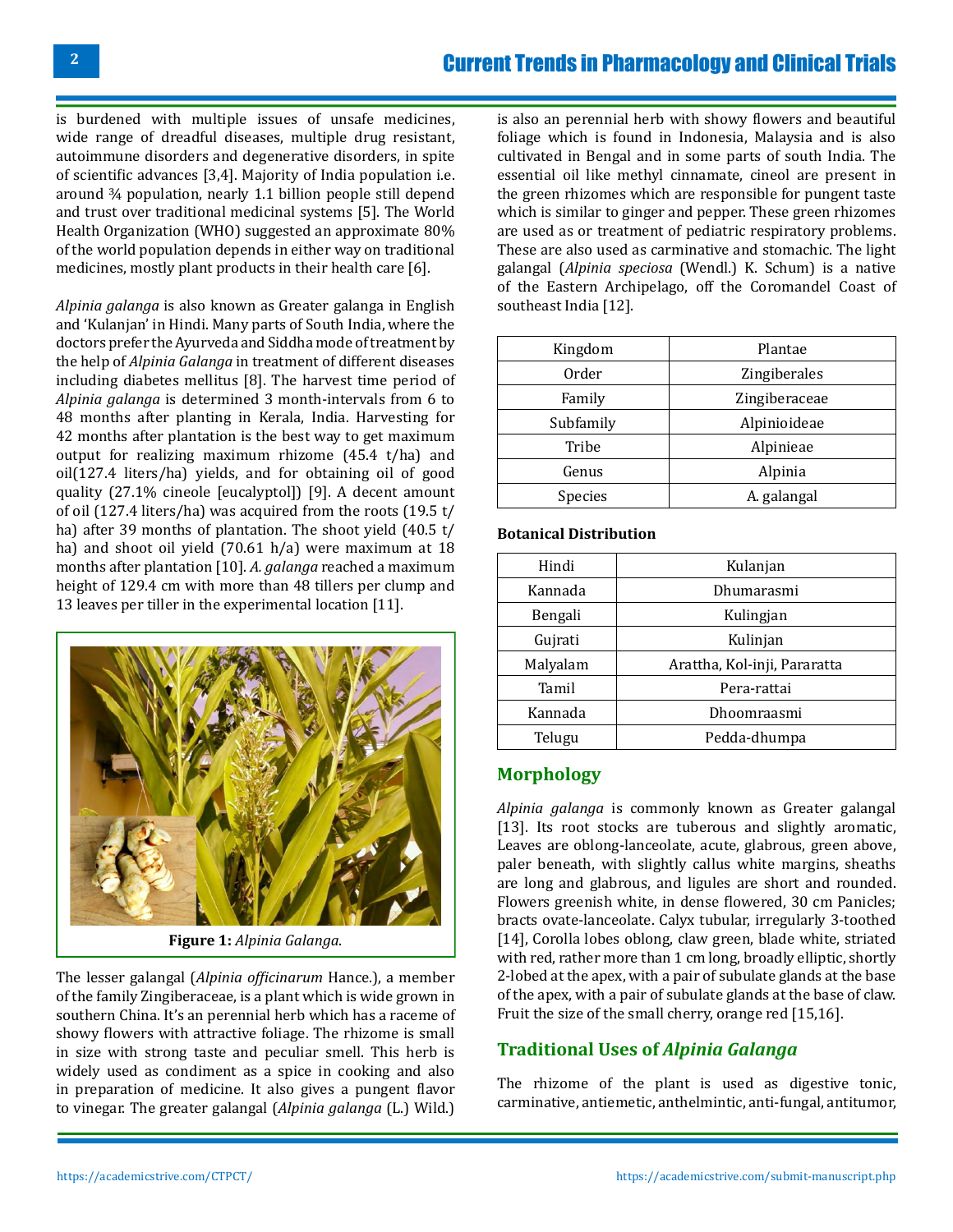antidiuretic, anti-ulcerative, anti-dementia. The extract of rhizome shows anti-tubercular activity, hypothermia, bronchial catarrh, tonic, stomachic and stimulant [13,10]. It is also used as pungent, stomachic, bitter, appetitive, diabetes, cardiac disorders, aphrodisiac agent, expectorant, use in heal, ache, lumbago, disinfectants, rheumatic pains, chest pain, burning of liver, kidney disease. The rhizome is also used as antimicrobial, anti-inflammatory anti-bacterial and flavoring agent [17].

# **Medicinal Uses**

*A. galangal* is used for treatment of several disorders like lumbago, sore throat, rheumatic pains, and tubercular glands, pain in the chest, diabetes, and diseases of the kidney, bronchitis and catarrhal affections. It is predominantly used for treatment for digestion and relieving the pain, especially angina, heart attack and gallbladder attacks [18-22]. It acts as dyspepsic and also aids in digestion, anti-flatulence, and antiemetic. New research suggested that some flavonoid present in the plant acts as anti-cancer agent, by the mechanism of inhibition enzyme CYP1A1 and alteration of the aryl hydrocarbon receptor [23]. Some scientific research proves that the flavonoid shows protective action against the carcinogenic potential of overcooked, char-grilled foods. Galanga also act as potent preserver of the endogenous free radical scavenger glutathione, thereby playing another anti-carcinogenic role. Galangin has a proven anti-oxidative effect over certain tissues which are used for as protective antioxidants in vitamins E and C preparations [24].

# **Phytochemical Constituents**

#### **Phytochemistry**

The two species i.e., *Alpinia galanga* and *Alpinia officinarum* are the most widely studied, as they have good medicinal and ethno botanical properties compared to other species [19]. *Alpinia galanga* has pharmacological properties related to phytochemicals in different types of *galanga*. Phytochemicals are heterogeneous compounds that have a variety of structures and a wide structural distribution. Judging from the mechanism of metabolic biosynthesis, many phytochemicals can be divided into three classes: terpene compounds, phenolic, and alkaloids [18,19]. *Alpinia galanga* mostly consist of terpene and phenolic compounds. The geographical distribution of *Alpinia galanga* dispersion is also very influential on the distribution of terpenes and phenolic compounds.

#### **Phytoconstituents of Galanga**

The constituents identified in the galanga rhizome include alpinine, kaempferide, methyl cinnamate, camphor, pinene, galangin, pineol, 3-dioxy 4-methoxy flavone, pmethane-1,8 epoxy-acethoxychavicol acetate, (1'S)-l-1'- acetoxyeugenol

acetate, 1'-acetoxyeugenol acetate, (1'S)- 1'-acetoxychavicol acetate, 1'-acetoxychavicol acetate, chavicol acetate, chavicol, D-camphor, (1R, 3S, 4S)-trans3-hydroxy-1,8-cineole-Dglucopyranoside, (1R, 2R, 4S) 1,8-cineole, 3-hydroxy-1, 8-cineole glucopyranosides, 8- cineole-D-glucopyranosides, (4R, 1S, 2S) -trans-2- hydroxy-1, trans-p-coumaryldiacetate,  $(p-hydroxy-cisstvrvl)$ methane, trans β-faranesene, 1'-hydroxychavicol acetate, 4- hydoxybenzyldehyde, 7-hydroxy-cytylid) 3-dethethoxy p-hydroxycinammaldehyde, methylether, kaempferol-7'-methylether, methylcinnamate, isorhamnetin, kaempferol, eugenol acetate, campeene, borneol, zerumbone, α-terpinee, αterpinee, 4-α-erinep α-thene -menmen, α-humulene, fenchyl acetate, and bornyl acetate [20]. Two diterpens called galangal A and B, two labdane diterpens, called galanolactone and (E) -β (17), 12-labdiene-15,16-dial, were isolated from *Alpinia galanga* followed by (E)-(17)-β epoxylabd-12-ene 15.16 dial. The aromatic component of the galangal rhizome is 1'-acetoxychavicol acetate [21].



**Figure 2:** Some important phytochemical constituents of *Alpinia Galanga*.

# **Pharmacological Activity**

#### **Antimicrobial Activities**

Aqueous extract of *Alpinia galanga* has proven to be an antimicrobial agent against E.coli, S. aureus, Klebsiella pneumonia, Pseudomonas aeruginosa, and Streptococcus pyogenes except for Staphylococcus epidermidi. Essential oil had shown significant activity against Pseudomonas aeruginosa, Streptococcus suis, E.Coli, Staphylococcus aureus, Pasteurella multocida and Arcanobacterium pyogenes, the effects were attributed to 1,8-cineole, 4-allyl phenylacetate and α-bisabolene. Dried ethanolic extract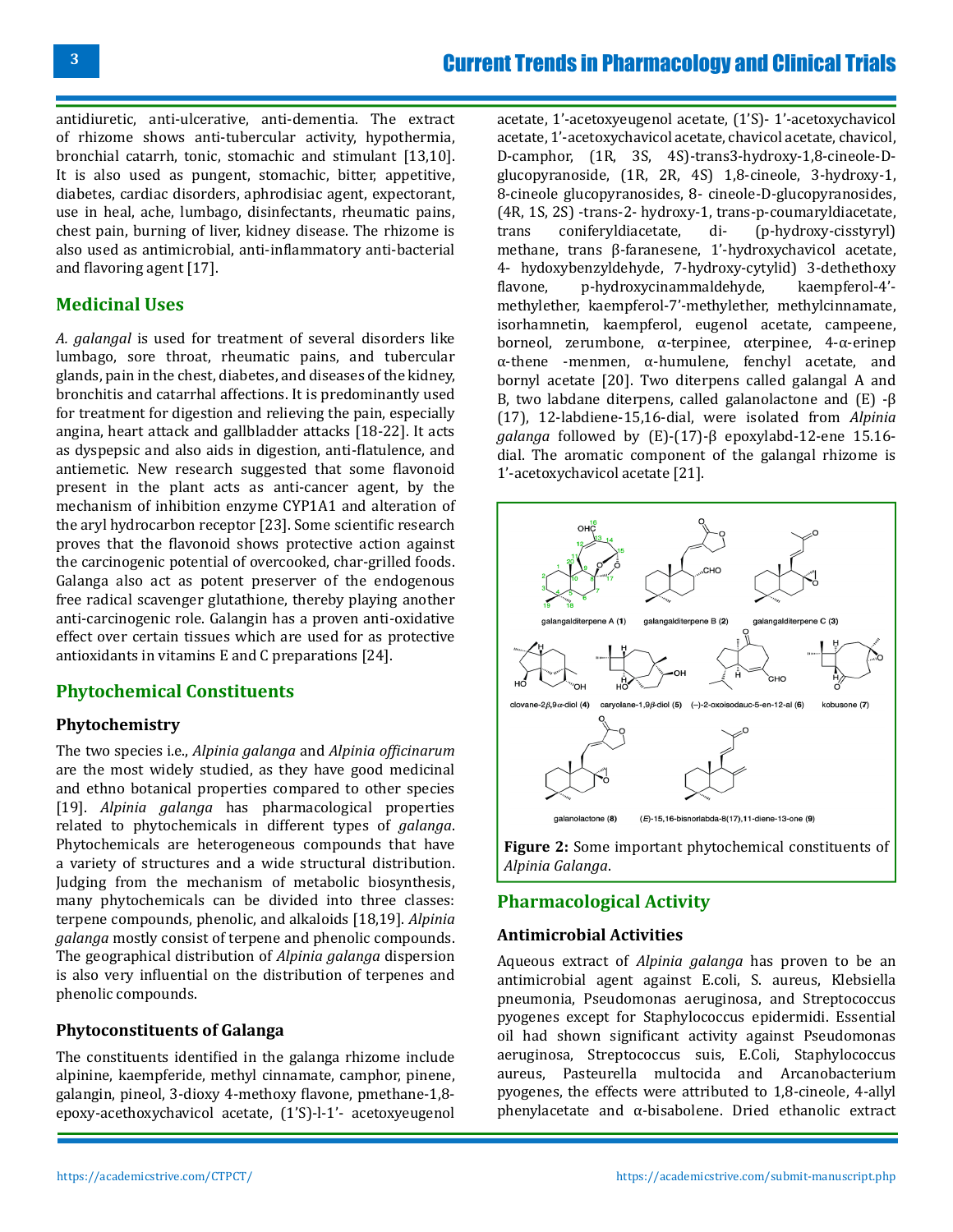from *Alpinia galangal* flower was the most powerful against S. aureus with the minimum inhibitory concentration (MIC) ranging from 0.352–0.547 mg/ml and inhibition zone of about 26–31 mm. No antimicrobial activity was recognized on E. Coli and Salmonella. Long-term antimicrobial activity of oven-dried samples extracted with ethanol was the largest with an inhibition zone of 8.94 mm and MIC of 1.457 mg/ ml. In contrast, freeze-dried samples extracted with ethanol exhibited the lowest overall antimicrobial activity (7.05 mm and 2.470 mg/ml). The *Alpinia galanga* ethanolic extract had an active inhibitory effect against S. aureus. The minimum inhibitory concentration (MIC) of the galanga extract was 0.325 mg/ml and the minimum bactericidal concentration (MBC) was 1.3 mg/ml using the broth dilution approach. *Alpinia galanga* have antifungal action similar to amphotericin B and ketoconazole. It exerted a concentration-dependent inhibition of the production of zoonotic dermatophytes and yeast-like Candida albicans. Ethanolic extracts of *A. galanga* have phytotoxic action against Lemna minor and antifungal action against Trichophyton longifusus. It also shows antifungal action against phytopathogenic fungi,Colletotric hummusae, Candida albicans, and Fusariumoxy sporum, at a concentration of 10 mg/ml. Methanolic extract of *A. galanga* and 1'S-1'-Acetoxychavicol acetate has a great inhibitory action against human immunodeficiency virus type-1 (HIV-1) and against human cytomegalovirus (HCMV). At a concentration of 1000ug/ml, chloroform extract of *Alpinia galangal* shows good inhibition against Entamoeba histolytica [25].

#### **Anti-Ulcer Activity**

A study reported Gastric antisecretory, antiulcer and cytoprotective properties of ethanolic extract of *Alpinia galanga* wild in rats. The rhizomes of *A. Galanga* are widely used in Arabian and Unani systems as a digestant as well in stomach disorders. The alcoholic extract claims to reduce gastric acid secretion and act as cytoprotective; and hence acts efficient in treatment of ulcers. Research reported that the ethanolic extract *Alpinia galanga* proved effective over cytological and biochemical changes induced by cyclophosphamide in mice. The rhizomes of *Alpinia galanga*  are used as a spice and in traditional medicine to treat gastralgia, dyspepsia, sea sickness, abdominal discomfort, anti-inflammatory agent, anti-neoplastic, digestive and tonic [26,27].

#### **Antiplatelet and Hypolipidemic Activity**

Ethanolic extract of *A*. *galanga* at a dosage of 20mg/day for 4 weeks tested in rats showed hypolipidemic activity, with an significant increase in the serum levels of high density lipoproteins (HDL) in rats. *A. galanga* constituents exerted platelet activating factor (PAF) antagonists. Methanolic

extract showed significant inhibitory effects on PAF with IC50 value of 5.5ug/ml in rabbit platelets [28].

#### **Antitumor Activity**

1,7-bis (4-hydroxyphenyl)-1,4,6-heptatrien-3-one (BHPHTO) and bisdemethoxycurcumin (BDMC) which were obtained from the rhizomes of *A. galanga* tested for their bio effectiveness on the myeloma A2058 cells and inhibited the proliferation of melanoma cells in the cell growth assay significantly. The tests to B16-F10 cell line also showed little inhibitory activity of cellular tyrosinase activities as well as melanin contents was also lowered [29].

#### **Antidiabetic Effects**

When the normal rabbits were administered with *Alpinia galanga* powder it showed significant low blood glucose level. While some of the researchers found that the ethanolic extract of *Alpinia galanga* exerted antidiabetic effects in rats. The glucose uptake by rat hemi diaphragm was significantly more in all groups tested compared to control. Rats weighing 400 mg/kg body weight were treated with *Alpinia galanga*  extract and showed an increase in body weight. Blood glucose level (mg/dl) was found to lower gradually as compared to the diabetic control. In the extract treated group, the Total protein level was increased as compared to diabetic control while Serum triglyceride as well as Total cholesterol levels decreased. The ethanolic extract of *Alpinia galanga* was found to be effective in inhibiting the α-Glucosidase when compared to Acarbose [30].

#### **Anti-Oxidant Activity**

The antioxidant activity was studied by oxygen radical absorbance capacity (ORAC) and the 2, 2-diphenyl-1-picryl hydrazyl (DPPH) methods. The ethanolic extract shows the highest activity of both the ORAC and DPPH when compared to the water extract and the essential oil. *Alpinia galanga* leaves and flowers showed highest chelating and betacarotene bleaching abilities [31].

#### **Anti-Inflammatory Activity**

The anti-inflammatory activities of total aqueous extract (TAQ) and total alcoholic extract (TAE) from *Alpinia galanga* rhizomes were accessed in acute (carrageenaninduced paw edema; M1) and sub-acute (cotton-pelletinduced granuloma; M2) rat models. The methanolic extract of *Alpinia galanga* showed analgesic activity and anti-inflammatory of the topical preparation. The antiinflammatory activity was carried out against Carrageenaninduced edema in rats and in a formalin test. Piroxicam gel and methyl salicylate ointment were used as controls for anti-inflammatory and analgesic activities, respectively. The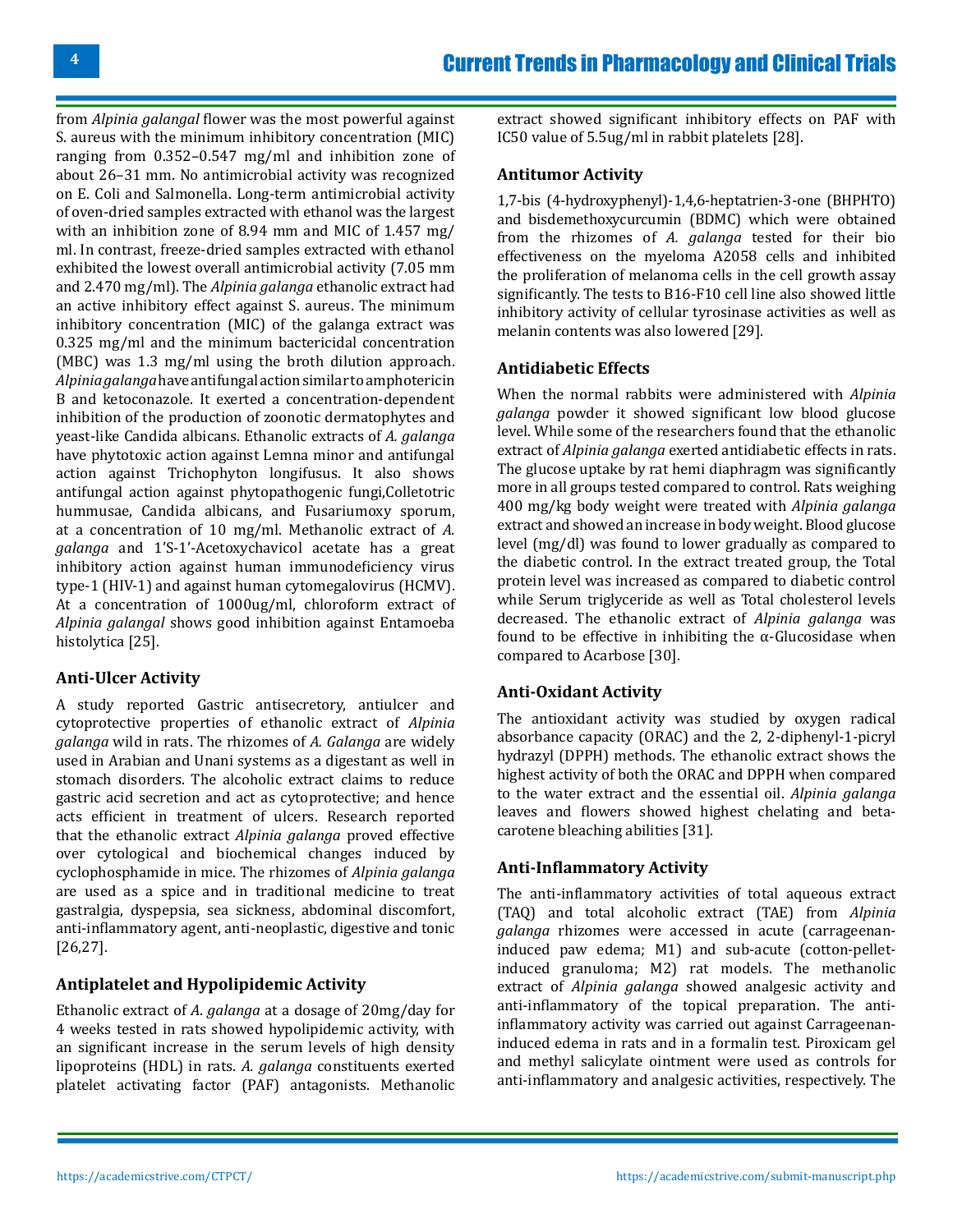p-hydroxy cinnamaldehyde obtained from *Alpinia galanga* acetone extracts has a pharmacological effect on human chondrocytes. Osteoarthritis (OA) is the most familiar form of arthritis and influences millions of populations globally. Patients have habitually been treated with non-steroidal anti-inflammatory drugs (NSAIDS), but these are correlated with significant side effects, hence Alpinia has proven to have a better effect in OA treatment [32].

### **Antiallergic Activity**

*Alpinia galanga* proved to be an effective anti-allergic agent and the isolated compounds which extract inhibit the release of antigen IgE mediated in passive cutaneous anaphylaxis reactions in mice [33,34].

#### **Anti-HIV Activity**

Anti-human immunodeficiency virus type 1 replication by blocking Reverse Transport from 1' S-1' acetoxychavicol acetate isolated from *Alpinia galanga* rhizomes extract [35].

#### **Immunomodulatory Activity**

Study reported Immuno-stimulating activity of the hot watersoluble polysaccharide extracts of *Alpinia galanga. Alpinia galanga* (L.) Wild were tested for their immune stimulating activity in mice [36].

#### **Nitric Oxide (NO) Inhibition Effect**

An 80% acetone-water extract of *galanga* showed NO inhibitory action in mouse peritoneal macrophages. Three neolignans have been isolated from the acetone extract (galanganal, galanganol A and B) and a seaquineolignan, galanganol-C). The NO-inhibition activity has at least partly been attributed to the neolignans. Six diarylheptanoids of galanga are reported to be inhibitors of NO production in the lipopolysaccharide-activated macrophage cell line RAW 264. Active diarylheptanoids suppressed the expression of the inducible NO synthase protein and mRNA. Such results at least partly explain the use of *galanga* for inflammation reduction. ACA has been shown to have potent NO-inhibitory activity in lipopolysaccharide-activated mouse peritoneal macrophages [37].

#### **Conclusion**

The extensive literature survey revealed that *Alpinia galanga* is a very important medicinal herb with a diverse pharmacological spectrum. The plant shows the presence of many chemical constituents which are responsible for varied pharmacological and medicinal properties. The evaluation needs to be carried out on *Alpinia galanga* in order to use and formulate of the plant in their practical clinical applications, which can be used for the welfare of mankind.

**References**

- 1. [Yuan H, Ma Q, Ye L, Piao G \(2016\) The Traditional Medicine](https://pubmed.ncbi.nlm.nih.gov/27136524/)  [and Modern Medicine from Natural Products.](https://pubmed.ncbi.nlm.nih.gov/27136524/) Molecules [21\(5\): 559.](https://pubmed.ncbi.nlm.nih.gov/27136524/)
- 2. [Ekor M \(2014\) The growing use of herbal medicines:](https://pubmed.ncbi.nlm.nih.gov/24454289/) [issues relating to adverse reactions and challenges in](https://pubmed.ncbi.nlm.nih.gov/24454289/)  monitoring safety. [Front Pharmacol 4\(1\): 177-189.](https://pubmed.ncbi.nlm.nih.gov/24454289/)
- 3. [Devasagayam TPA \(2007\) Introduction to serial reviews:](https://pubmed.ncbi.nlm.nih.gov/18188407/) [recent advances in Indian herbal drug research.](https://pubmed.ncbi.nlm.nih.gov/18188407/) J Clin [Biochem Nutr 40\(2\): 73-78.](https://pubmed.ncbi.nlm.nih.gov/18188407/)
- 4. [Furman D, Campisi J, Verdin E, Bastos PC, Targ S, et al.](https://pubmed.ncbi.nlm.nih.gov/31806905/)  [\(2007\) Chronic inflammation in the etiology of disease](https://pubmed.ncbi.nlm.nih.gov/31806905/) across the life span. [Nat Med 25\(12\): 1822-1832.](https://pubmed.ncbi.nlm.nih.gov/31806905/)
- 5. [Vaidya AD, Devasagayam TPA \(2007\) Current status of](https://pubmed.ncbi.nlm.nih.gov/18392106/)  [herbal drugs in India: an overview.](https://pubmed.ncbi.nlm.nih.gov/18392106/) J Clin Biochem Nutr [41\(1\): 1-11.](https://pubmed.ncbi.nlm.nih.gov/18392106/)
- 6. [Foster WA, Snaddon JL, Turner EC, Fayle TM, Cockerill](https://royalsocietypublishing.org/doi/10.1098/rstb.2011.0041)  [TD, et al. \(2011\) Establishing the evidence base for](https://royalsocietypublishing.org/doi/10.1098/rstb.2011.0041)  [maintaining biodiversity and ecosystem function in the](https://royalsocietypublishing.org/doi/10.1098/rstb.2011.0041) [oil palm landscapes of South East Asia.](https://royalsocietypublishing.org/doi/10.1098/rstb.2011.0041) Philos Trans R [Soc Lond B Biol Sci 366\(1582\): 3277-3291.](https://royalsocietypublishing.org/doi/10.1098/rstb.2011.0041)
- 7. [Pan SY, Litscher G, Gao SH, Zhou SF, Yu ZL, et al. \(2014\)](https://www.hindawi.com/journals/ecam/2014/525340/) [Historical perspective of traditional indigenous medical](https://www.hindawi.com/journals/ecam/2014/525340/)  [practices: the current renaissance and conservation of](https://www.hindawi.com/journals/ecam/2014/525340/)  herbal resources. [Evid Based Complement Alternat Med](https://www.hindawi.com/journals/ecam/2014/525340/)  [2014: 525340.](https://www.hindawi.com/journals/ecam/2014/525340/)
- 8. [Wali AF, Jabnoun S, Razmpoor M, Najeeb F, Shalabi H, et](https://link.springer.com/chapter/10.1007/978-981-16-4880-9_14)  [al. \(2022\) Account of Some Important Edible Medicinal](https://link.springer.com/chapter/10.1007/978-981-16-4880-9_14) [Plants and Their Socio-Economic Importance. In:](https://link.springer.com/chapter/10.1007/978-981-16-4880-9_14) [Masoodi MH, Rehman MU \(Eds.\), Edible Plants in Health](https://link.springer.com/chapter/10.1007/978-981-16-4880-9_14)  [and Diseases. Cultural, Practical and Economic Value](https://link.springer.com/chapter/10.1007/978-981-16-4880-9_14)  [1\(1\): 325-376.](https://link.springer.com/chapter/10.1007/978-981-16-4880-9_14)
- 9. [Rahman MA, Islam MS \(2015\) Alpinia calcarata Roscoe:](https://pubmed.ncbi.nlm.nih.gov/26009694/) [A potential phytopharmacological source of natural](https://pubmed.ncbi.nlm.nih.gov/26009694/)  medicine. [Pharmacogn Rev 9\(17\): 55-62.](https://pubmed.ncbi.nlm.nih.gov/26009694/)
- 10. [Basri AM, Taha H, Ahmad N \(2017\) A Review on](https://pubmed.ncbi.nlm.nih.gov/28503054/) [the Pharmacological Activities and Phytochemicals](https://pubmed.ncbi.nlm.nih.gov/28503054/) of Alpinia officinarum [\(Galangal\) Extracts Derived from](https://pubmed.ncbi.nlm.nih.gov/28503054/) [Bioassay-Guided Fractionation and Isolation.](https://pubmed.ncbi.nlm.nih.gov/28503054/) Pharmacogn [Rev 11\(21\): 43-56.](https://pubmed.ncbi.nlm.nih.gov/28503054/)
- 11. [Verma RK, Mishra G, Singh P, Jha KK, Khosa RL \(2015\)](https://pubmed.ncbi.nlm.nih.gov/26730146/) [Anti-diabetic activity of methanolic extract of Alpinia](https://pubmed.ncbi.nlm.nih.gov/26730146/)  [galanga Linn. Aerial parts in streptozotocin induced](https://pubmed.ncbi.nlm.nih.gov/26730146/)  diabetic rats. [Ayu 36\(1\): 91-95.](https://pubmed.ncbi.nlm.nih.gov/26730146/)
- 12. [Lo CY, Liu PL, Lin LC, Chen YT, Hseu YC, et al. \(2013\)](https://www.hindawi.com/journals/tswj/2013/186505/) [Antimelanoma and antityrosinase from Alpinia galangal](https://www.hindawi.com/journals/tswj/2013/186505/)  constituents. [ScientificWorld Journal 2013: 186505.](https://www.hindawi.com/journals/tswj/2013/186505/)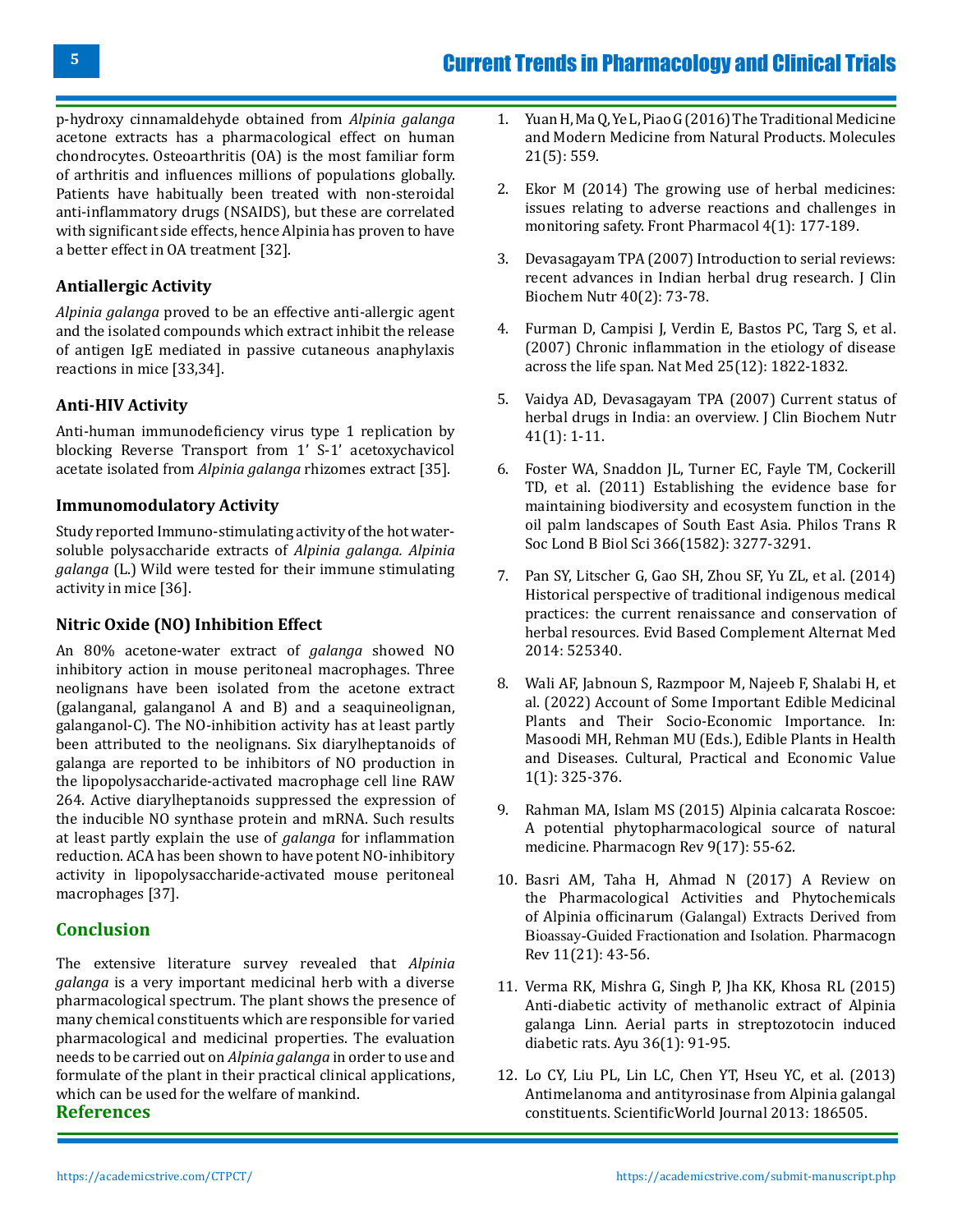# Current Trends in Pharmacology and Clinical Trials

- 13. [Kaushik D, Yadav J, Kaushik P, Sacher D, Rani R \(2011\)](https://pubmed.ncbi.nlm.nih.gov/22015185/) [Current pharmacological and phytochemical studies of](https://pubmed.ncbi.nlm.nih.gov/22015185/) the plant Alpinia galanga. [Zhong Xi Yi Jie He Xue Bao](https://pubmed.ncbi.nlm.nih.gov/22015185/) [9\(10\): 1061-1065.](https://pubmed.ncbi.nlm.nih.gov/22015185/)
- 14. [Ghosh S, Rangan L \(2013\) Alpinia: the gold mine of](https://pubmed.ncbi.nlm.nih.gov/28324376/) future therapeutics. [3 Biotech 3\(3\): 173-185.](https://pubmed.ncbi.nlm.nih.gov/28324376/)
- 15. [Kolangi F, Shafi H, Memariani Z, Kamalinejad M, Bioos S,](https://pubmed.ncbi.nlm.nih.gov/30378695/) [et al. \(2017\) Effect of Alpinia officinarum Hance rhizome](https://pubmed.ncbi.nlm.nih.gov/30378695/) [extract on spermatogram factors in men with idiopathic](https://pubmed.ncbi.nlm.nih.gov/30378695/) [infertility: A prospective double-blinded randomised](https://pubmed.ncbi.nlm.nih.gov/30378695/) clinical trial. [Andrologia 51\(1\): e13172.](https://pubmed.ncbi.nlm.nih.gov/30378695/)
- 16. [Yang X, Eilerman RG \(1999\) Pungent principal of Alpinia](https://pubmed.ncbi.nlm.nih.gov/10564034/) [galangal \(L.\) swartz and its applications.](https://pubmed.ncbi.nlm.nih.gov/10564034/) J Agric Food [Chem 47\(4\): 1657-1662.](https://pubmed.ncbi.nlm.nih.gov/10564034/)
- 17. [Abubakar IB, Malami I, Yahaya Y, Sule SM \(2018\) A](https://pubmed.ncbi.nlm.nih.gov/29803568/) [review on the ethnomedicinal uses, phytochemistry](https://pubmed.ncbi.nlm.nih.gov/29803568/) [and pharmacology of Alpinia officinarum Hance.](https://pubmed.ncbi.nlm.nih.gov/29803568/) J [Ethnopharmacol 224: 45-62.](https://pubmed.ncbi.nlm.nih.gov/29803568/)
- 18. [Nam Hoang N, Kodama T, Nwet Win N, Prema, Do KM,](https://onlinelibrary.wiley.com/doi/abs/10.1002/cbdv.202100401) [et al. \(2021\) A New Monoterpene from the Rhizomes of](https://onlinelibrary.wiley.com/doi/abs/10.1002/cbdv.202100401) [Alpinia galanga and Its Anti-Vpr Activity.](https://onlinelibrary.wiley.com/doi/abs/10.1002/cbdv.202100401) Chem Biodivers [18\(10\): e2100401.](https://onlinelibrary.wiley.com/doi/abs/10.1002/cbdv.202100401)
- 19. [Bian MQ, Kang J, Wang HQ, Zhang QJ, Liu C, et al. \(2014\)](https://agris.fao.org/agris-search/search.do?recordID=US201600038625) [Three new norsesquiterpenoids from the seeds of](https://agris.fao.org/agris-search/search.do?recordID=US201600038625) Alpinia galanga. [J Asian Nat Prod Res 16\(5\): 459-464.](https://agris.fao.org/agris-search/search.do?recordID=US201600038625)
- 20. [Igoli NP, Obanu ZA, Gray AI, Clements C \(2011\) Bioactive](https://pubmed.ncbi.nlm.nih.gov/23983325/) [diterpenes and sesquiterpenes from the rhizomes of](https://pubmed.ncbi.nlm.nih.gov/23983325/) [wild ginger \(Siphonochilus aethiopicus \(Schweinf\) B.L](https://pubmed.ncbi.nlm.nih.gov/23983325/) Burtt). [Afr J Tradit Complement Altern Med 9\(1\): 88-93.](https://pubmed.ncbi.nlm.nih.gov/23983325/)
- 21. [Lim HJ, Bak SG, Lim HJ, Lee SW, Lee S, et al. \(2020\) Acyclic](https://pubmed.ncbi.nlm.nih.gov/32717961/) [Triterpenoid Isolated from](https://pubmed.ncbi.nlm.nih.gov/32717961/) Alpinia katsumadai Alleviates [Formalin-Induced Chronic Mouse Paw Inflammation](https://pubmed.ncbi.nlm.nih.gov/32717961/) [by Inhibiting the Phosphorylation of ERK and NF](https://pubmed.ncbi.nlm.nih.gov/32717961/)κB. [Molecules 25\(15\): 3345.](https://pubmed.ncbi.nlm.nih.gov/32717961/)
- 22. [DeFilipps RA, Krupnick GA \(2018\) The medicinal plants](https://pubmed.ncbi.nlm.nih.gov/30002597/) of Myanmar. [PhytoKeys 10\(2\): 1-341.](https://pubmed.ncbi.nlm.nih.gov/30002597/)
- 23. [Sun Y, Kurokawa M, Miura M, Kakegawa T, Motohashi S, et](https://www.semanticscholar.org/paper/Bioactivity-and-Synthesis-of-Diarylheptanoids-From-Sun-Kurokawa/b18adddd6d5ec17b76a1449000800fc523a76589) [al. \(2016\) Bioactivity and Synthesis of Diarylheptanoids](https://www.semanticscholar.org/paper/Bioactivity-and-Synthesis-of-Diarylheptanoids-From-Sun-Kurokawa/b18adddd6d5ec17b76a1449000800fc523a76589) From Alpinia officinarum. [Studies in Natural Products](https://www.semanticscholar.org/paper/Bioactivity-and-Synthesis-of-Diarylheptanoids-From-Sun-Kurokawa/b18adddd6d5ec17b76a1449000800fc523a76589) [Chemistry 49: 157-187.](https://www.semanticscholar.org/paper/Bioactivity-and-Synthesis-of-Diarylheptanoids-From-Sun-Kurokawa/b18adddd6d5ec17b76a1449000800fc523a76589)
- 24. [Ibrahim SRM, Agamy DSE, Abdallah HM, Ahmed N,](https://pubmed.ncbi.nlm.nih.gov/29790527/) [Elkablawy MA, et al. \(2018\) Protective activity of](https://pubmed.ncbi.nlm.nih.gov/29790527/) [tovophyllin A, a xanthone isolated from Garcinia](https://pubmed.ncbi.nlm.nih.gov/29790527/) [mangostana pericarps, against acetaminophen-induced](https://pubmed.ncbi.nlm.nih.gov/29790527/) [liver damage: role of Nrf2 activation.](https://pubmed.ncbi.nlm.nih.gov/29790527/) Food Funct 9(6): [3291-3300.](https://pubmed.ncbi.nlm.nih.gov/29790527/)
- 25. [Weerakkody NS, Caffin N, Lambert LK, Turner MS, Dykes](https://pubmed.ncbi.nlm.nih.gov/21218479/) [GA \(2011\) Synergistic antimicrobial activity of galangal](https://pubmed.ncbi.nlm.nih.gov/21218479/)  [\(Alpinia galanga\), rosemary \(Rosmarinus officinalis\)](https://pubmed.ncbi.nlm.nih.gov/21218479/) [and lemon iron bark \(Eucalyptus staigerana\) extracts.](https://pubmed.ncbi.nlm.nih.gov/21218479/) J [Sci Food Agric 91\(3\): 461-468.](https://pubmed.ncbi.nlm.nih.gov/21218479/)
- 26. [Mitsui S, Kobayashi S, Nagahori H, Ogiso A \(1976\)](https://pubmed.ncbi.nlm.nih.gov/1017082/) [Constituents from seeds of Alpinia galanga Wild, and](https://pubmed.ncbi.nlm.nih.gov/1017082/)  their anti-ulcer activities. [Chem Pharm Bull \(Tokyo\)](https://pubmed.ncbi.nlm.nih.gov/1017082/) [24\(10\): 2377-2382.](https://pubmed.ncbi.nlm.nih.gov/1017082/)
- 27. [Gong J, Zhang Z, Zhang X, Chen F, Tan Y, et al. \(2018\)](https://pubmed.ncbi.nlm.nih.gov/29781354/) [Effects and possible mechanisms of Alpinia officinarum](https://pubmed.ncbi.nlm.nih.gov/29781354/) [ethanol extract on indomethacin-induced gastric injury](https://pubmed.ncbi.nlm.nih.gov/29781354/) in rats. [Pharm Biol 56\(1\): 294-301.](https://pubmed.ncbi.nlm.nih.gov/29781354/)
- 28. [Achuthan CR, Padikkala J \(1997\) Hypolipidemic effect](https://pubmed.ncbi.nlm.nih.gov/23100864/)  [ofAlpinia galanga \(Rasna\) and Kaempferia galanga](https://pubmed.ncbi.nlm.nih.gov/23100864/)  (Kachoori). [Indian J Clin Biochem 12\(1\): 55-58.](https://pubmed.ncbi.nlm.nih.gov/23100864/)
- 29. [Ahlina FN, Nugraheni N, Salsabila IA, Haryanti S, Dai M,](https://pubmed.ncbi.nlm.nih.gov/31983172/)  [et al. \(2020\) Revealing the Reversal Effect of Galangal](https://pubmed.ncbi.nlm.nih.gov/31983172/)  [\(Alpinia galanga L.\) Extract Against Oxidative Stress in](https://pubmed.ncbi.nlm.nih.gov/31983172/)  [Metastatic Breast Cancer Cells and Normal Fibroblast](https://pubmed.ncbi.nlm.nih.gov/31983172/)  [Cells Intended as a Co- Chemotherapeutic and Anti-](https://pubmed.ncbi.nlm.nih.gov/31983172/)Ageing Agent. [Asian Pac J Cancer Prev 21\(1\): 107-117.](https://pubmed.ncbi.nlm.nih.gov/31983172/)
- 30. [Verma RK, Mishra G, Singh P, Jha KK, Khosa RL \(2015\)](https://pubmed.ncbi.nlm.nih.gov/26730146/) [Anti-diabetic activity of methanolic extract of Alpinia](https://pubmed.ncbi.nlm.nih.gov/26730146/)  [galanga Linn. aerial parts in streptozotocin induced](https://pubmed.ncbi.nlm.nih.gov/26730146/)  diabetic rats. [Ayu 36\(1\): 91-95.](https://pubmed.ncbi.nlm.nih.gov/26730146/)
- 31. [Tungmunnithum D, Tanaka N, Uehara A, Iwashina T](https://www.mdpi.com/2079-9284/7/4/89)  [\(2020\) Flavonoids Profile, Taxonomic Data, History of](https://www.mdpi.com/2079-9284/7/4/89) [Cosmetic Uses, Anti-Oxidant and Anti-Aging Potential](https://www.mdpi.com/2079-9284/7/4/89)  of Alpinia galanga (L.) Willd. Cosmetics 7(4): 89.
- 32. [Li CY, Cheng SE, Wang SH, Wu JY, Hsieh CW, et al.](https://pubmed.ncbi.nlm.nih.gov/33642342/)  [\(2021\) The Anti-inflammatory Effects of the Bioactive](https://pubmed.ncbi.nlm.nih.gov/33642342/) [Compounds Isolated from](https://pubmed.ncbi.nlm.nih.gov/33642342/) Alpinia officinarum Hance [Mediated by the Suppression of NF-kappaB and MAPK](https://pubmed.ncbi.nlm.nih.gov/33642342/)  Signaling. [Chin J Physiol 64\(1\): 32-42.](https://pubmed.ncbi.nlm.nih.gov/33642342/)
- 33. [Trakranrungsie N, Chatchawanchonteera A, Khunkitti](https://pubmed.ncbi.nlm.nih.gov/17482221/)  [W \(2008\) Ethnoveterinary study for antidermatophytic](https://pubmed.ncbi.nlm.nih.gov/17482221/) [activity of Piper betle, Alpinia galanga and Allium](https://pubmed.ncbi.nlm.nih.gov/17482221/)  [ascalonicum extracts in vitro.](https://pubmed.ncbi.nlm.nih.gov/17482221/) Res Vet Sci 84(1): 80-84.
- 34. [Matsuda H, Morikawa T, Managi H, Yoshikawa M \(2003\)](https://pubmed.ncbi.nlm.nih.gov/12951092/) [Antiallergic principles from Alpinia galanga: structural](https://pubmed.ncbi.nlm.nih.gov/12951092/)  [requirements of phenylpropanoids for inhibition of](https://pubmed.ncbi.nlm.nih.gov/12951092/) [degranulation and release of TNF-alpha and IL-4 in RBL-](https://pubmed.ncbi.nlm.nih.gov/12951092/)2H3 cells. [Bioorg Med Chem Lett 13\(19\): 3197-3202.](https://pubmed.ncbi.nlm.nih.gov/12951092/)
- 35. [Ye Y, Li B \(2006\) 1'S-1'-acetoxychavicol acetate isolated](https://pubmed.ncbi.nlm.nih.gov/16760408/) [from Alpinia galanga inhibits human immunodeficiency](https://pubmed.ncbi.nlm.nih.gov/16760408/)